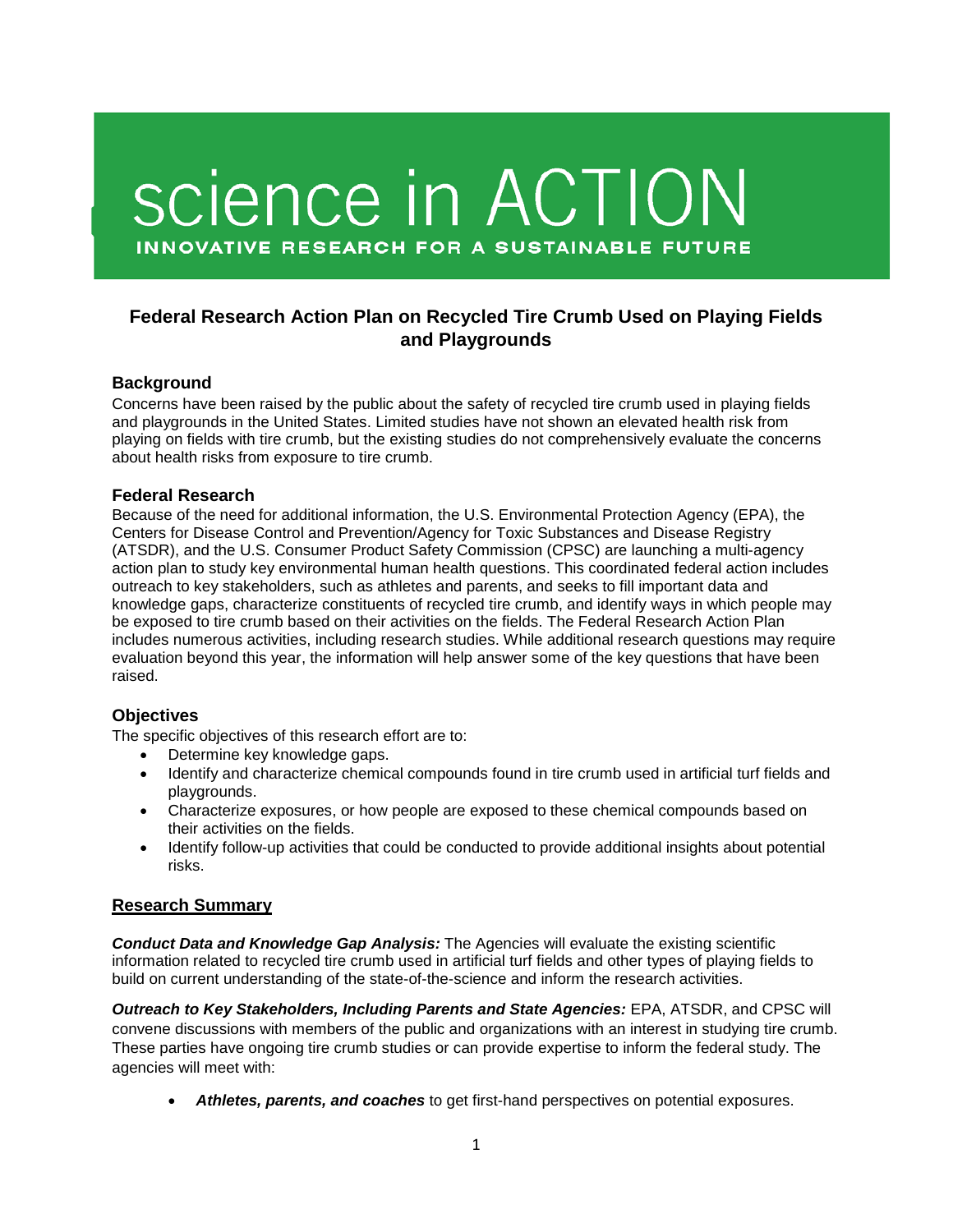- *Government agencies* to discuss the federal research, share relevant information from state-level studies, request support, and identify current best practices for minimizing exposures. One important state partner is California. California's Office of Environmental Health Hazard Assessment has an in-depth tire crumb study underway. This study includes a series of scientific studies to determine if chemicals in tire crumb can potentially be released under various environmental conditions and what, if any, exposures or health risks these potential releases may pose to players who frequently play on artificial fields constructed with tire crumb. The evaluation includes expert solicitation and stakeholder participation to help guide the design and EPA and other federal agencies are actively engaged in that process.
- *Industry representatives* to better understand the manufacturing process and use parameters for recycled tire crumb used in artificial turf and for recycled tire-derived playground surface materials.

*Testing of Tire Crumb to Characterize Chemicals, Potential Emissions, and Toxicity:* The agencies will test different types of tire crumb. These tests – along with existing scientific information from the literature – will help us better understand the tire crumb materials. For example, this will help the scientists working on this effort to understand chemicals that are found in tire crumb and might be emitted from the material. It will also help us understand if chemicals can be released from tire crumb when a person comes into contact with them – for example, when tire crumb comes in contact with sweat on the skin or are accidentally ingested by athletes playing on turf fields. Once we better understand what chemicals are in tire crumb, we will also be able to search existing databases of information to understand the potential health effects of those chemicals. Some examples of research activities are listed below.

- Based on information obtained through the efforts described above, evaluate various manufacturing process (for example, the tire crumb manufacturing process and the tirederived playground surface materials manufacturing process), including an analysis of the diversity of these processes, material blends, components of the material (metals, volatile and semi-volatiles, particulate matter).
- Conduct laboratory analyses to characterize components of the chemicals in newer and older (aged) tire crumb materials at different temperatures.
- Determine the rate at which tire crumb components are absorbed by the body using simulations of biological processes in the lab, for example simulations of activities in the stomach as well as salivating and sweating.
- Evaluate potential cancer and non-cancer toxicity of key tire crumb constituents based on existing databases of information.

*Launch Pilot-Scale Study to* **C***haracterize Exposure Under Use Conditions:* The agencies will conduct several activities to better understand potential exposures that may occur when individuals frequently use artificial turf fields. Scientists will identify various exposure scenarios (ways in which people may be exposed based on their activities on the fields) and then design and conduct a pilot-scale exposure study to characterize people's exposures on these fields. This work will consider possible ways that one may be exposed – including by breathing, accidentally ingesting, or physical contact with tire crumb. Some examples of research activities are listed below.

- Develop exposure scenarios, paying particular attention to high-end exposure scenarios.
- Identify activity patterns for athletes and other relevant populations.
	- o Estimate nature, duration, and frequency of exposures.
	- o Evaluate other relevant factors, such as the standard operation and maintenance of the fields (e.g., replacement of materials, use of biocides) and how the materials change over time.
- Design and conduct pilot-scale exposure study to characterize exposures on select playing fields, considering all relevant routes of exposure (inhalation, dermal, oral).